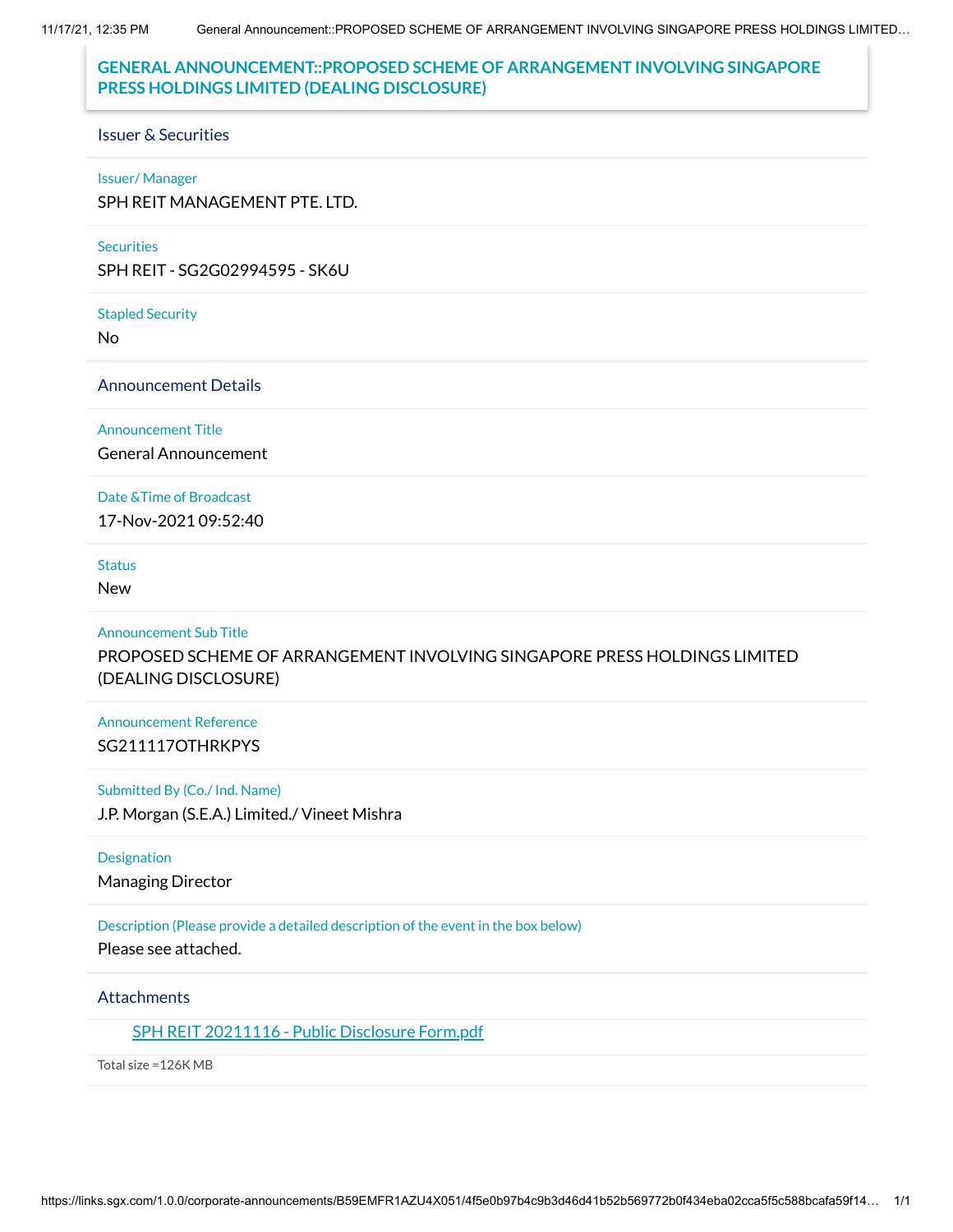### **PROPOSED ACQUISITION OF SINGAPORE PRESS HOLDINGS BY WAY OF A SCHEME OF ARRANGEMENT**

## **DEALINGS DISCLOSURE**

## **1. INTRODUCTION**

J. P. Morgan (S.E.A.) Limited ("**JPMSEAL**") refers to the proposed scheme of arrangement (the "**Scheme**") to be undertaken by Singapore Press Holdings Limited (the "**Company**") and Keppel Pegasus Pte. Ltd. (the "**Offeror**") (which is a wholly-owned subsidiary of Keppel Corporation Limited ("**KCL**")) pursuant to Section 210 of the Companies Act, Chapter 50 of Singapore, involving, inter alia, (i) the distribution of units in SPH REIT held by the Company to the shareholders of the Company on a pro-rata basis and (ii) the Offeror acquiring the entire share capital of the Company (other than those already owned, controlled or agreed to be acquired by the Offeror and its concert parties), the consideration for which include units in Keppel REIT, which was announced on 2 August 2021 (the "**Joint Announcement**").

As stated in the Joint Announcement, JPMSEAL is the financial adviser to the Offeror in respect of the Scheme.

All capitalised terms used and not defined herein shall have the same meanings given to them in the Joint Announcement.

### **2. DISCLOSURE OF DEALINGS**

Pursuant to Rule 12.1 of the Singapore Code on Take-overs and Mergers (the "**Code**") and the Practice Statement on the Exemption of Connected Fund Managers and Principal Traders under the Code, JPMSEAL wishes to announce the dealings by its associates in the relevant securities of SPH REIT on **16 November 2021**, details of which are set out in the Schedule hereto.

Issued by **J.P. Morgan (S.E.A.) Limited** 

17 November 2021 Singapore